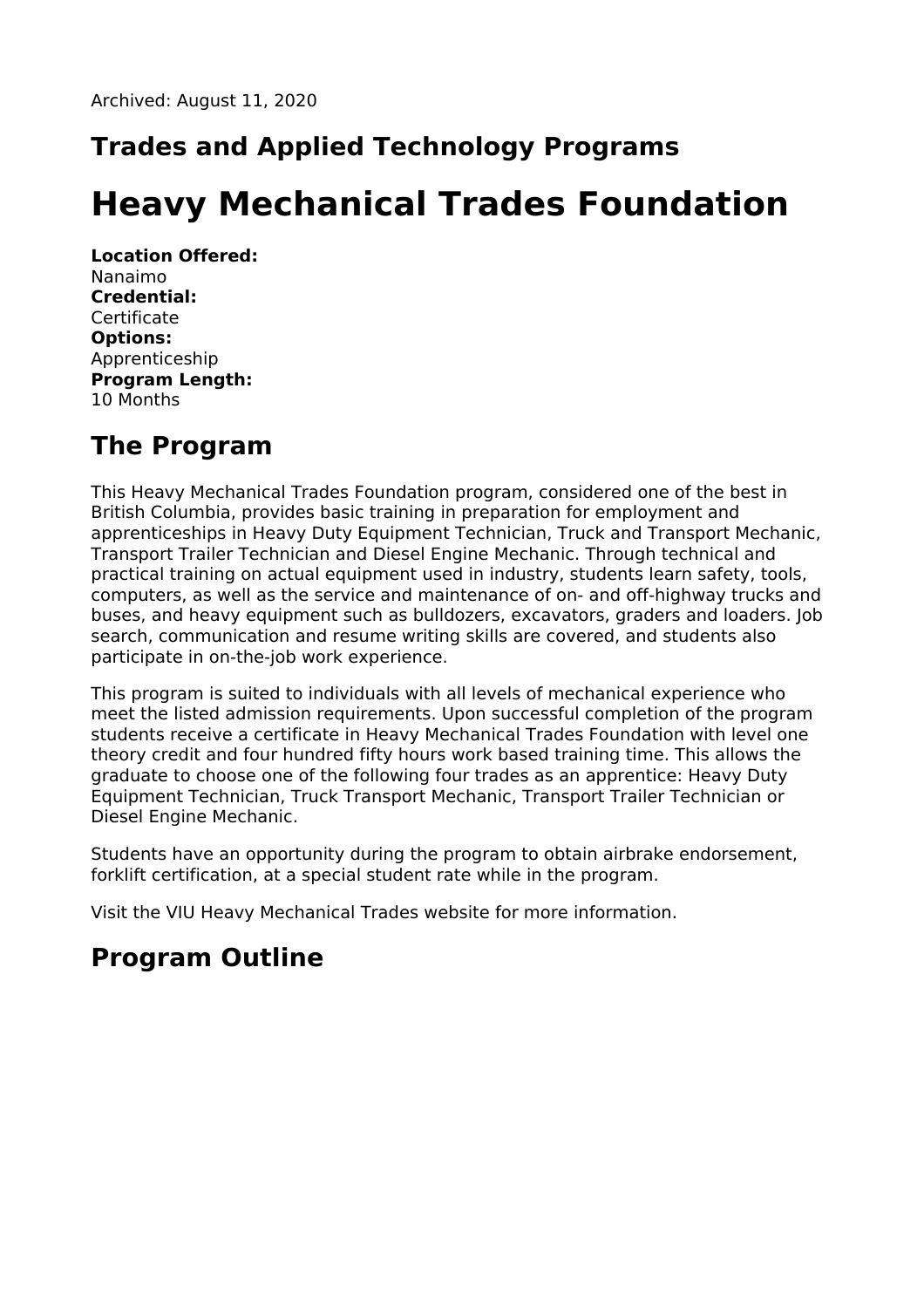| <b>Heavy Mechanical Trades Foundation</b>                |
|----------------------------------------------------------|
| HMTF 101T - (Work Experience)                            |
| HMTF 140T - (Occupational Skills)                        |
| HMTF 142T - (Brakes)                                     |
| HMTF 144T - (Hydraulics)                                 |
| HMTF 148T - (Trailer)                                    |
| HMTF 150T - (Structural Components and Accessories)      |
| HMTF 152T - (Heating, Ventilation, and Air Conditioning) |
| HMTF 160T - (Suspension and Steering)                    |
| HMTF 166T - (Powertrain)                                 |
| HMTF 168T - (Electrical)                                 |
| HMTF 180T - (Engine and Support Systems)                 |

All program courses must be successfully completed before certificates will be issued.

# **Admission Requirements**

- Grade 12, or equivalent, or mature student status.
- Minimum 17 years of age.
- Successful completion of assessment testing.
- Personal profile.
- Valid driver's license.
- See also Trades general admission requirements.

#### **Notes on Admission**

- Good health and not allergic to solvents and lubricants.
- Those with good reading and comprehension skills, basic science, mathematics, study skills, and a mechanical aptitude experience the most success in the program.
- Computer skills, Physics 12, Mathematics 12 and English 12 are required by some employers.
- An interview may be required.

# **Career Opportunities**

Graduates have found employment as Heavy Duty Equipment Technicians, Truck Transport Mechanics, Transport Trailer Technicians, Diesel Engine Mechanics, Parts Persons in parts supply stores, and other related mechanical occupations.

# **Work Placement Opportunities**

#### **Apprenticeship/Journeyperson Information**

VIU offers apprenticeship training in the Heavy Mechanical Trades.

To achieve journeyperson status, graduates of the certificate program must find employment as an apprentice in one of the four trades and complete an apprenticeship to be eligible to write the Interprovincial Exam to become a certified Heavy Duty Equipment Technician, Truck Transport Mechanic, Transport Trailer Technician or Diesel Engine Mechanic. Having the option to choose between the four careers provides flexibility when entering the job market.